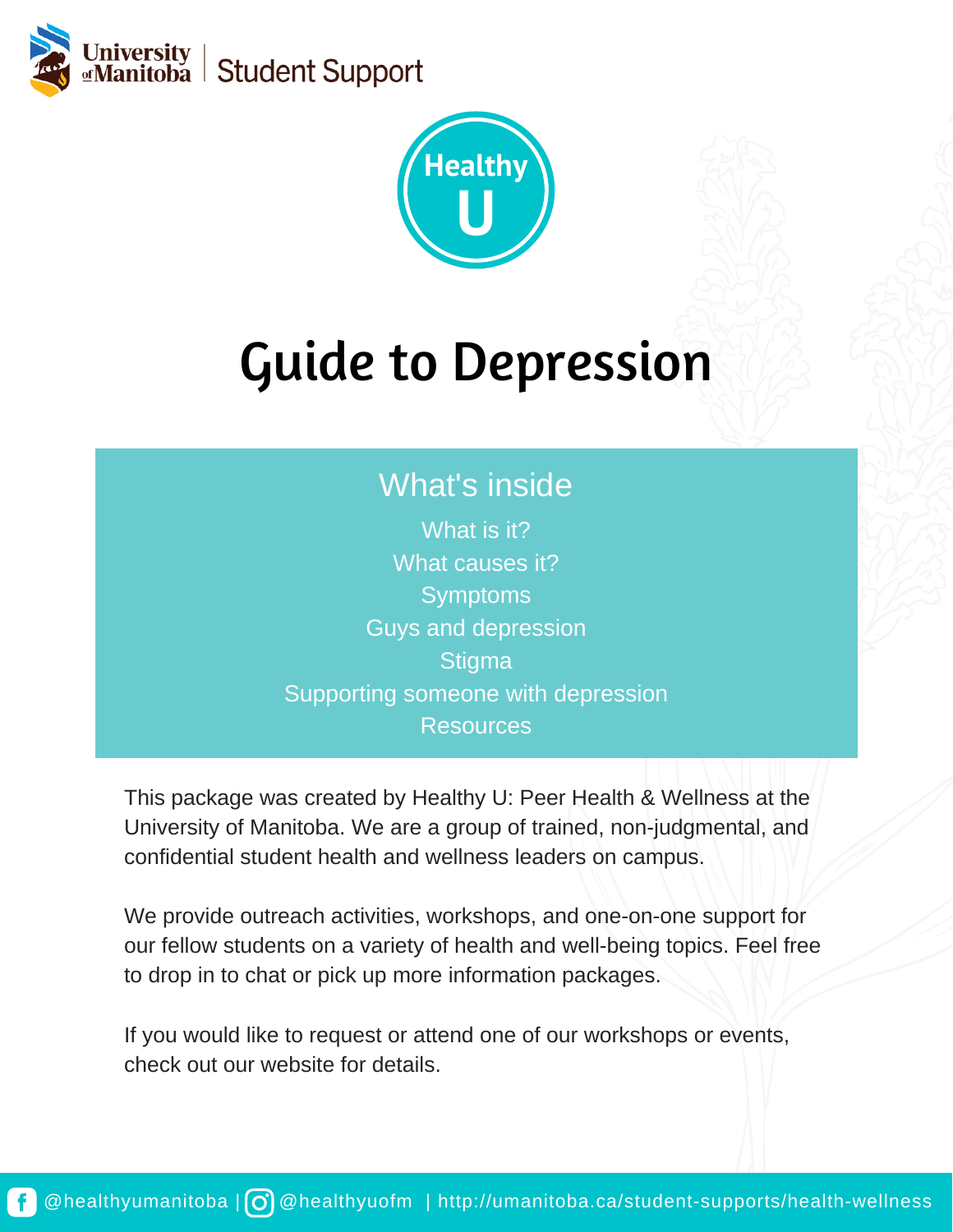# Depression

## What is it?

Depression is much more than simple unhappinesss. Clinical depression, sometimes called major depression, is a complex mood disorder caused by various factors... While it can suddenly go into remission, depression is not something that people can get over by their own effort.

- Canadian Centre for Addiction and Mental Health

### What causes it?

- Genetics
- Psychological or emotional vulnerability to depression
- Imbalances in brain chemistry
- Major stress, trauma, or complicated grief.

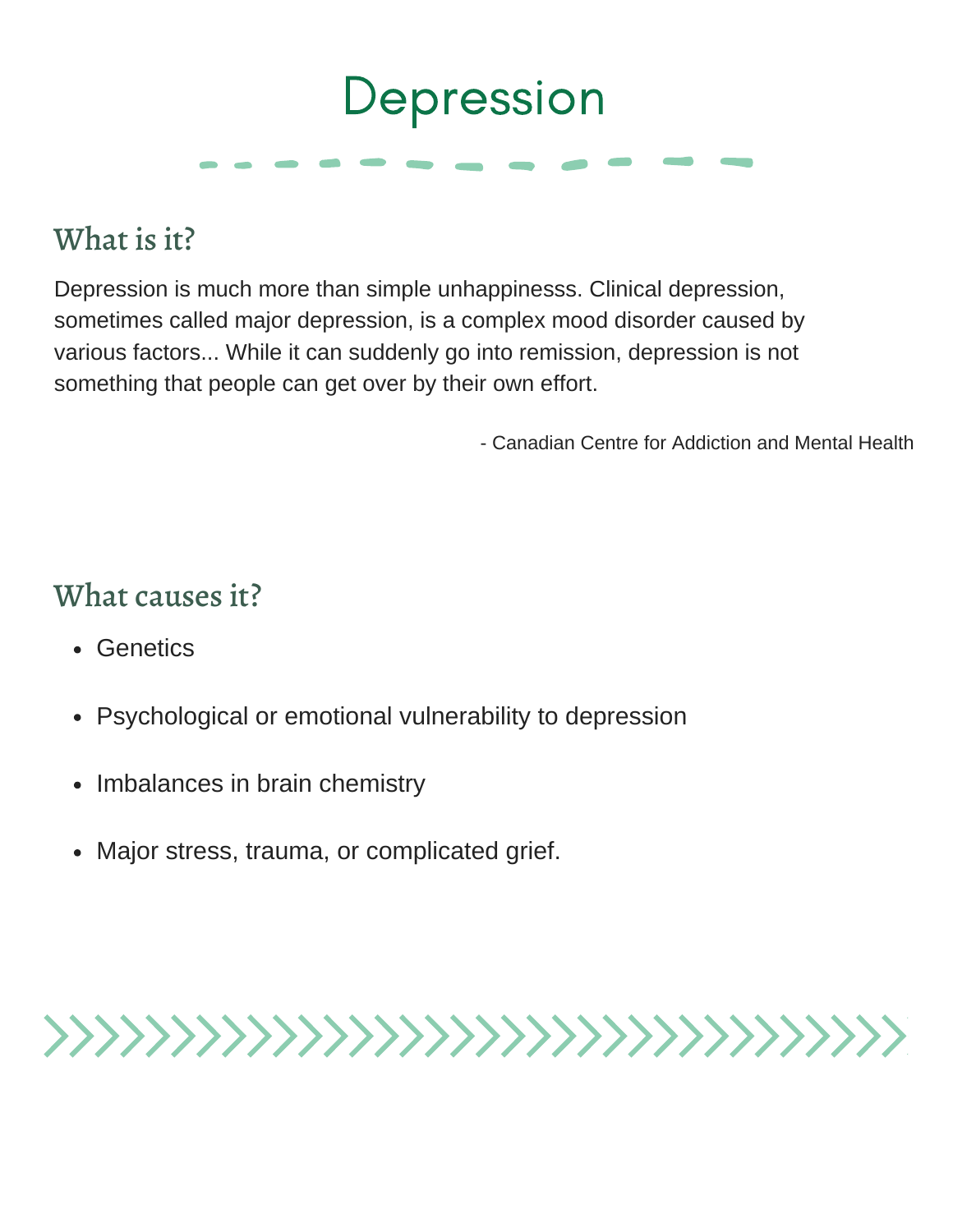### Symptoms

- The main symptom of depression is a sad, despairing mood that is present most of the time, lasts for more than two weeks, and impairs the persons' performance at work, school, or in social relationships.
- Loss of interest in things like work, school, hobbies, or sex.
- Withdrawal from friends and family.
- Changes in appetite, weight, and sleep.
- Fatigue and trouble concentrating.
- Feeling useless, hopeless, guilty, pessimistic, or having low self-esteem.  $\bullet$
- Thoughts of suicide.

## Guys and Depression

Since men are often expected to act tough and to not display emotion, depression tends to look different in men. Here are some symptoms you may see in a guy who is living with depression:

- Works compulsively
- Aggressive behaviour
- Isolate themselves
- Drinks more than normal
- High risk activities & reckless behaviour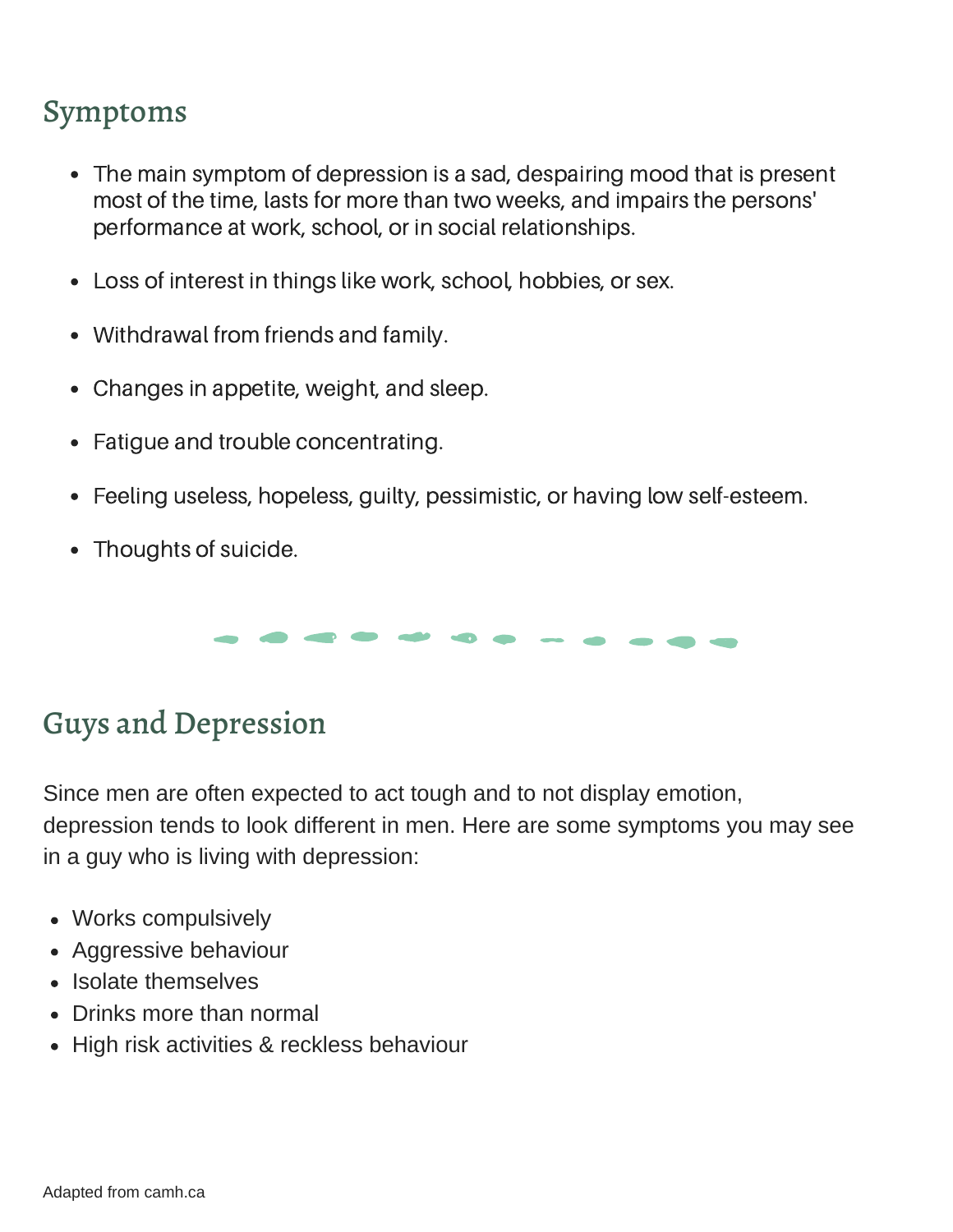# Stigma

Stigma is a negative stereotype and discrimination is the behaviour that results from the stereotype. People with mental health conditions are often depicted as dangerous, violent, unpredictable, weak, attention seeking, or lazy...

## ... but this isn't true.

Just like when you get the flu or suffer from a physical illness, your brain can get sick, too. There is nothing wrong with asking for help if self-care and relying on friends isn't enough. It takes great strength to ask for help and to take care of yourself. Medication, therapy, or a combination of both can really help you if you struggle with depression. Make a plan with your family doctor.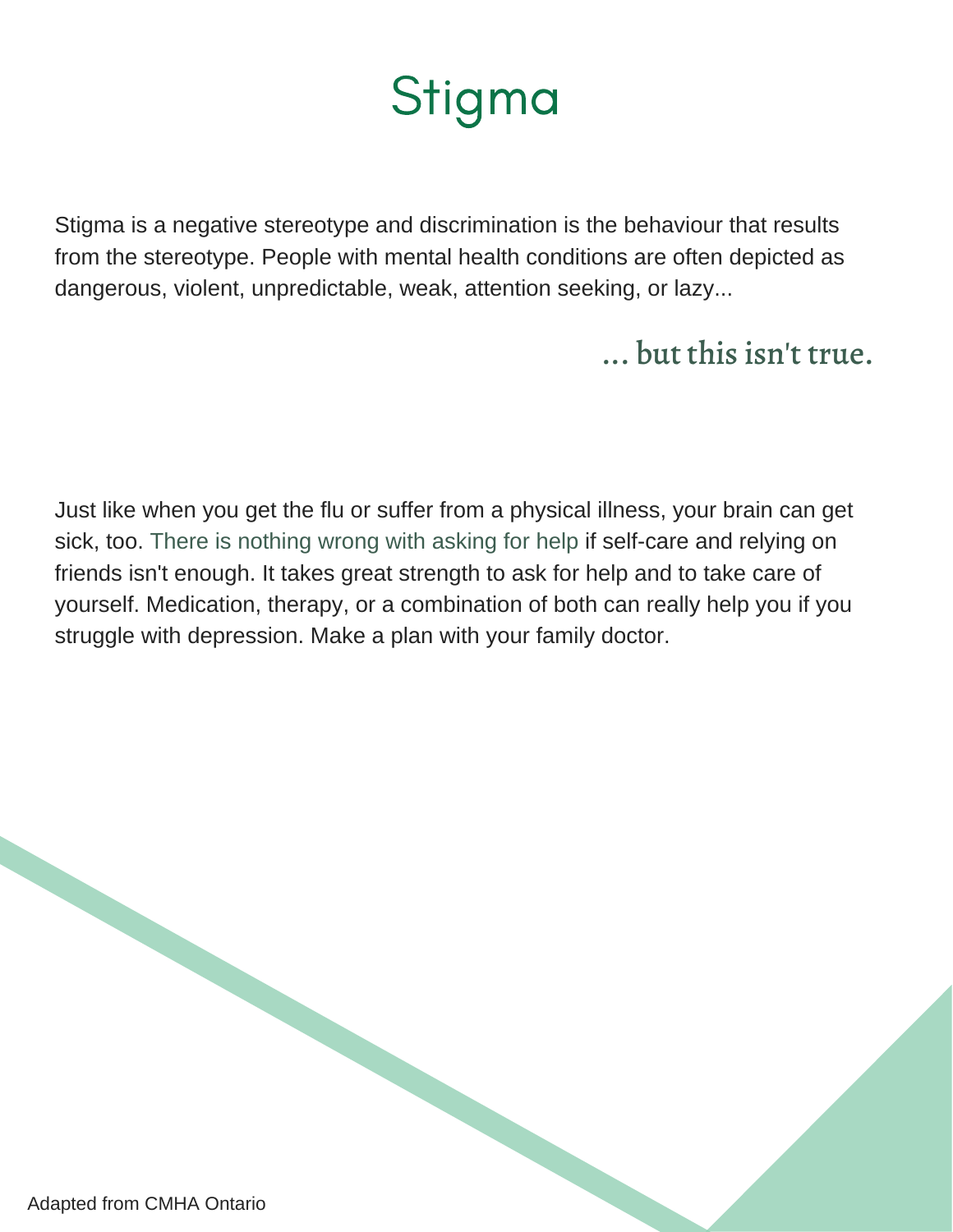# Supporting someone with depression

- Call out stigma when you see it
- Be careful not to be judgmental
- Talk to the person about what you've noticed and why you're concerned
- Explain that depression is a medical condition, not a personal flaw or weakness, and that it usually gets better with treatment.
- Suggest seeking help from a professional a medical doctor or a mental health provider, such as a licensed counselor or a psychologist.
- Offer to help prepare a list of questions to discuss in an initial appointment with a doctor or mental health provider.
- Express your willingness to help by offering to set up appointments and to go along to them.
- If your loved one's illness is severe or potentially life-threatening, contact a doctor, a hospital, or emergency medical services.